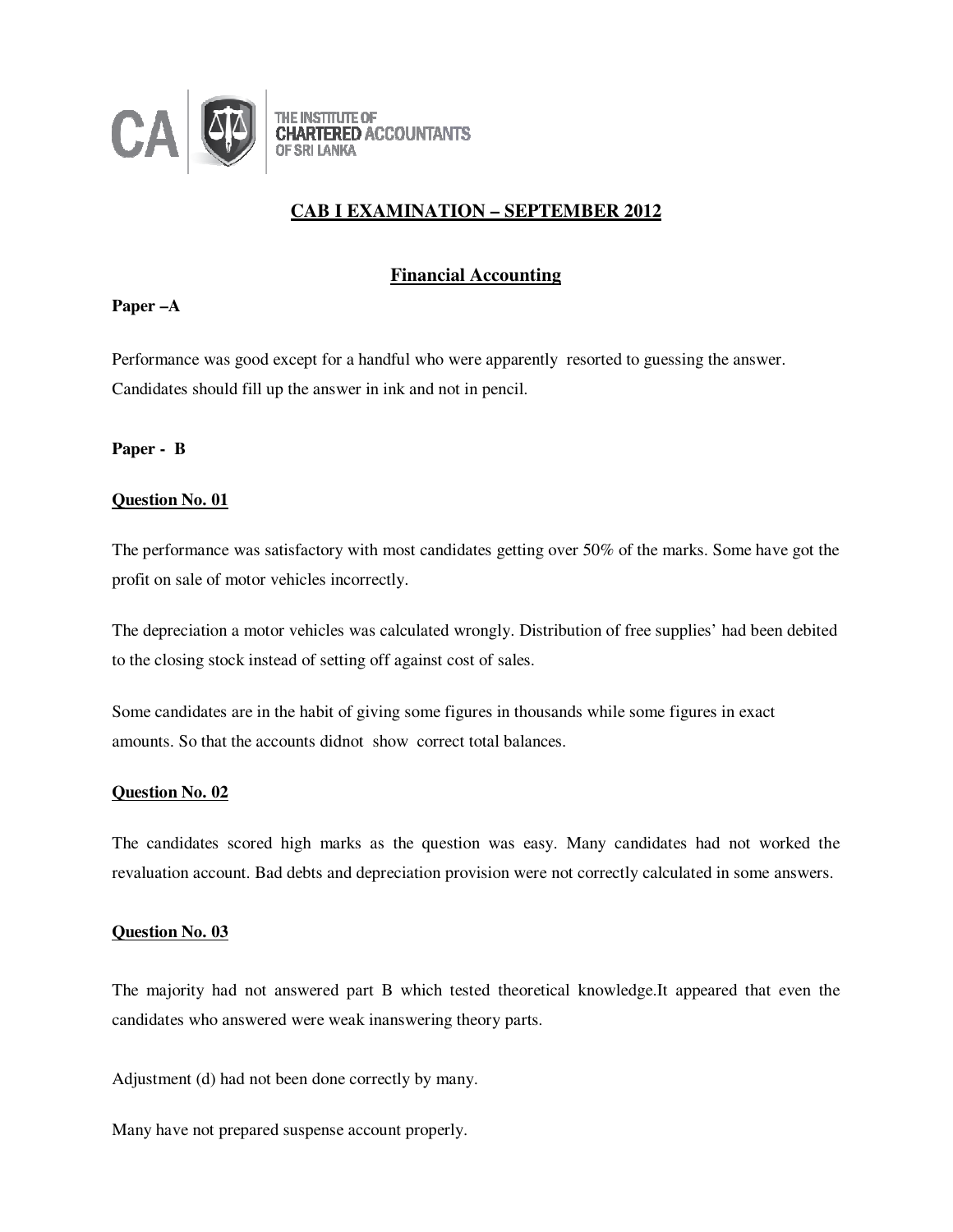Majority of the candidates scored high marks.

Part (b) which was the theory part had not been answered by many of the candidates. Also they do not understand what is meant by prime entry books

## **Business Mathematics and Statistics**

## **Part - A**

- $\triangleright$  Answers were satisfactory. In respect of the Part A of the question paper more than 70% of the candidates have provided correct answers for the questions 2,3,7,8,9, and 20.
- $\triangleright$  In respect of questions 5,15 and 16, correct answers have been provided by less than 20% of the candidates only.

### **Part - B**

## **Question No. 01**

- Part (a) Many candidates have not attempted this question. Some of the candidates who attempted have not selected the correct formula, (and have used the reducing balance), whilst others had made mistakes in the application of the formula.
	- (b) Most of the candidates who have attempted this question seemed to have understood it correctly. However, they have answered in several ways; some have calculated the annual savings and have discounted such annual savings; while some others have calculated annual costs for the new and existing systems, discounting those separately for finding the difference (savings).
	- (c ) Most of the candidates have failed to provide the correct answer to this part of the question, and Most of the computations were incorrect.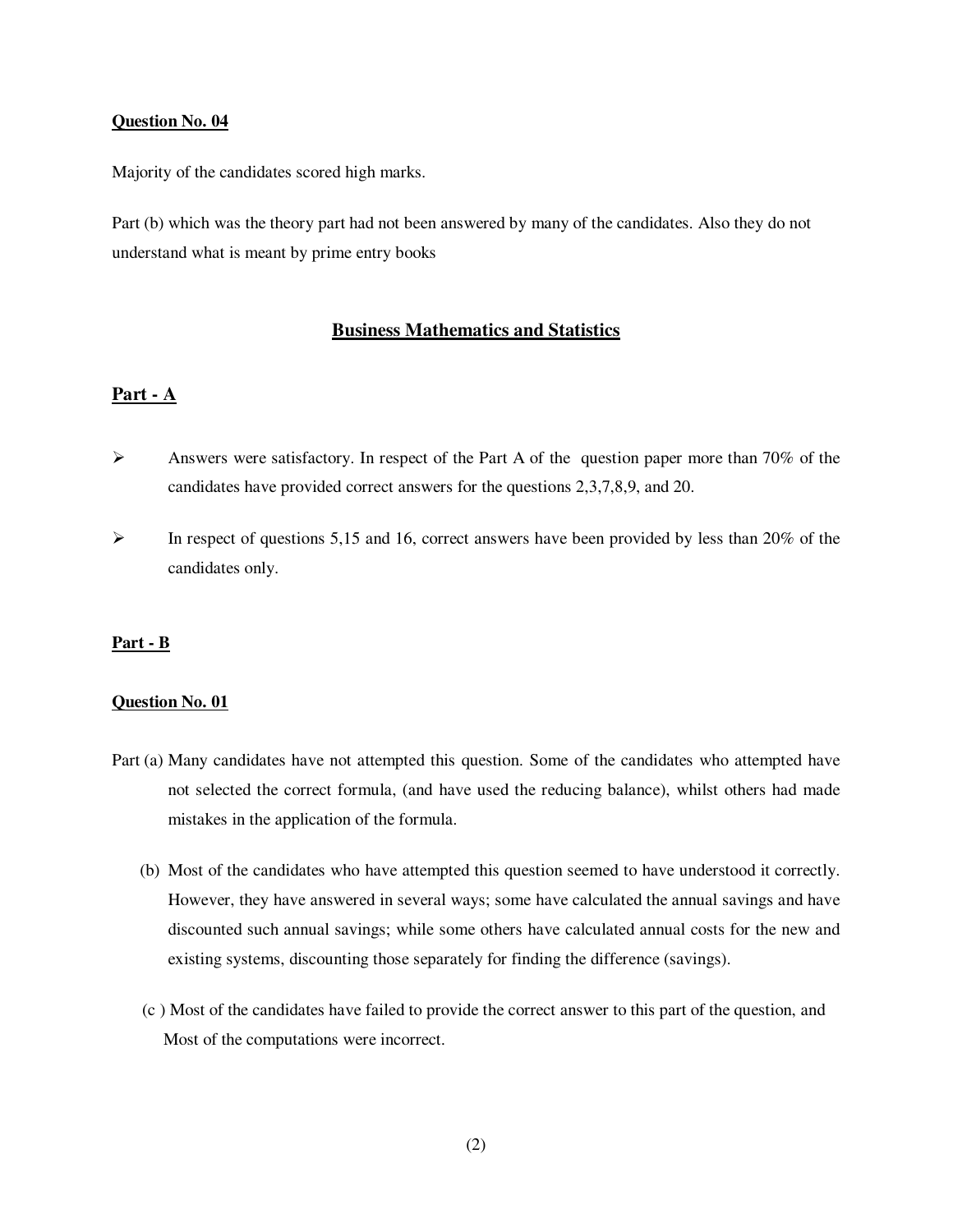Majority of the candidates had not attempted this question, may be they could not have properly understood the statement that "fixed costs follow a linear relationship with the number of passengers".

It may also be that the candidates have no sufficient knowledge in constructing the 'cost function' and the 'revenue function'. However, most of the candidates who have attempted this question have successfully made the graphical representation of the two functions.

## **Answer No. 03**

This question has been attempted by most of the candidates.

### Part a

In answering the part 'a' of the question, it is noted that the candidates have failed to realize that the class intervals are not equal, and hence have not been able to secure full marks.

#### Parts (b) and (c)

In respect the parts 'b' and 'c' of the question, many candidates have secured good marks. But they seem to have not considered the note provided at the end of the part 'b' of question and have made mistakes in identifying the 20% of the minimum distance travelled, as required in the part 'c' of the question.

Therefore they have not been able to secure the full marks to these two parts of the question.

## **Question No. 04**

Parts  $(a)$  and  $b(i)$ 

.

More than 75% of the candidates have attempted the part (a) and  $[b(i)]$  of the question No. 4, and have secured more than 60% marks.

They also have answered the part b(ii) of question No. 4 successfully. However, few candidates seem to have made mistakes in reading the normal distribution table

Likewise, few candidates seem to have failed to properly understand the part  $[b(iii)]$  of this question.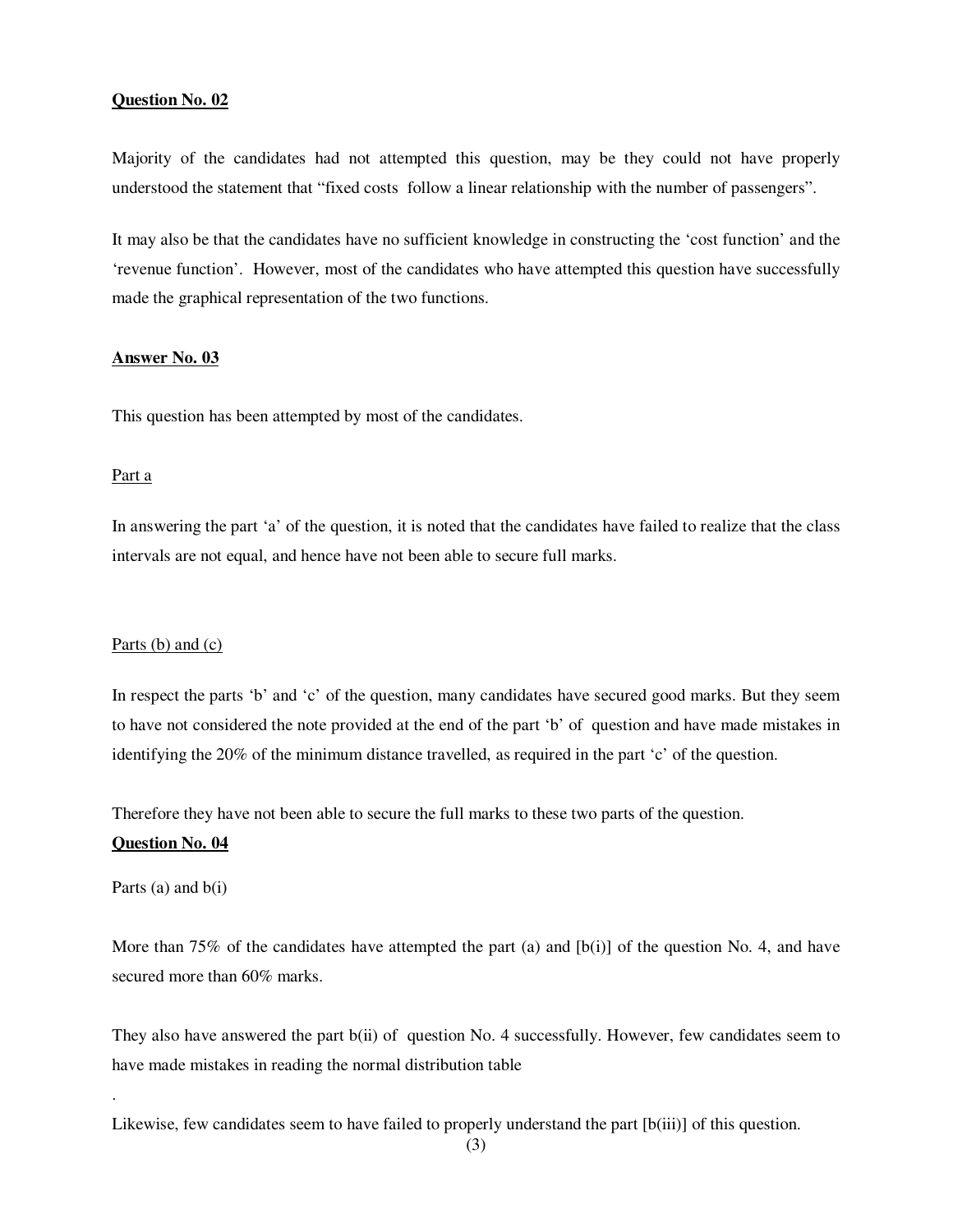- (a) Many candidates have failed to describe the term 'power of test'.
- (b) (i) Some candidates seem to have not been able to identify the proper test (i.e., whether one tailed test or two tailed test) that should be applied.
	- (ii) Some candidates have not correctly calculated the standard error of mean.
	- (iii) Due to the reasons given above [i.e., with regard to parts b(i) and b (ii) ] they have not been able to answer this part correctly.

### **Question No. 06**

### Part a

Some of the candidates seem that they have not understood the question correctly. They also have been unable to calculate the mean number of iron particles in 3ml and ½ ml.

Part b Good number of candidates have correctly answered to part b(i) of the question.

However, majority had been unable to answered the part b (ii), probably due to the reason that they have found difficulty in identifying the position where x>1.5, as the Poisson distribution concerns discrete variables.

They seem to have no proper idea about the terms such as 'more than average', and 'exactly 4' with regards to part b(iii), and have multiplied  $p(0)$  by 2.

## **Question No. 07**

- (a) Majority of candidates have provided correct answers. Only, very few could not identify the axis correctly.
- (b) Majority of candidates have drawn the line of best fit correctly. Some have forgotten to provide the ordinate at the point corresponding to 6 hrs.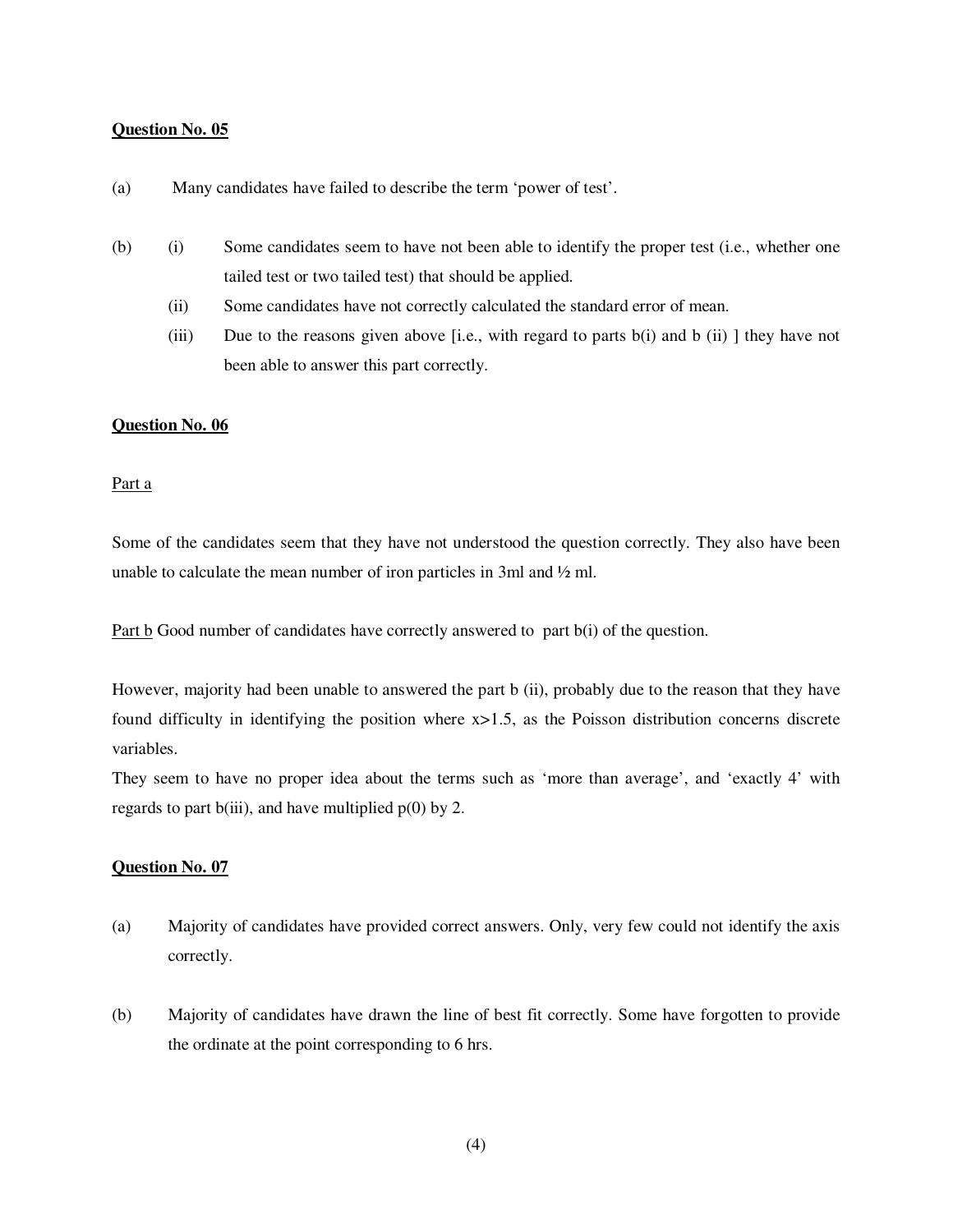- (c) Some of the candidates have made mistakes in taking down the formula from the statistical table, whilst some have failed to identify the number of variables (n). Calculation mistakes were also observed in some answer scripts.
- (d) Only a very few candidates have been able to provide the correct answer.

Only a few candidates have selected this question.

Part (a) Out of the few who have attempted, many have made mistakes in calculation price index for the year 1980. Due to this reason they have been unable to answer the part a (ii) of the question.

 Part (b) Out of the few who have attempted the question number 8 many have not answered this part. It is observed that they may have not properly understood the seasonal indices.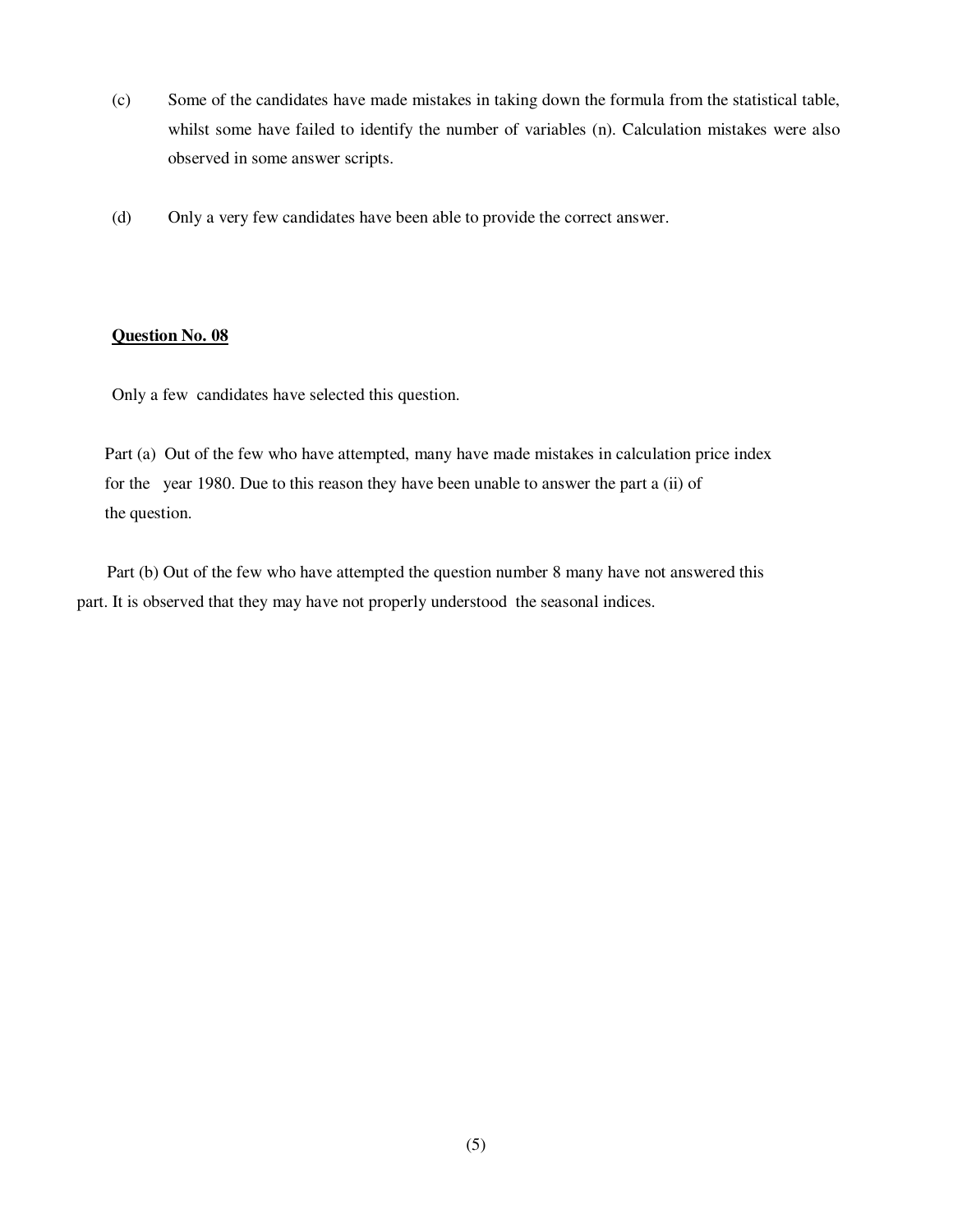# **Management and Business Economics**

#### **Section A**.

Section A which consisted of 20 Multiple Choice Questions(MCQ) carried 40%marks .Average performance of the students was 24%.Question No 4,12,14 and 15 have not been correctly answered by most of the students.

### **Section B**

Some have understood the question and their answers were excellent, subject knowledge of them was very good and planning the answer was acceptable. What was bad in answers and common difficulties faced by the students are given below part-wise of each question. Those who have done mistakes mentioned below are advised to read and understand the question before start writing answers. Attempting past-papers, review of suggested answers and the examination supervisor's comments will immensely be helpful for students to prepare for the examination in addition to the study materials being gone through carefully. Average performance of the candidates was good and the common mistakes committed by students are shown below. Section A which consisted 20% multiple choice questions carried 40% marks. Average performance was 24%. Q. nos 4,12,14& 15 were not answered correctly by most of the students.

#### **Section B-Part I**

## **Allocated Marks (AM)Average Performance (AP)**

## **Q. no. 1 – Economic systems and decline of savings – AM-12, AP -6**

#### 1 (a)- Allocated marks (**AM)–** 3, Average performance**-(AP)** 2

A. A few mentioned both free economies and free enterprise economies as two economic systems. **B**  Some have not understood the basis of categorization of economic systems, in that they were of the view that all developed countries have free economic systems**. C** Some students identified traditional economic system as one type of economic systems.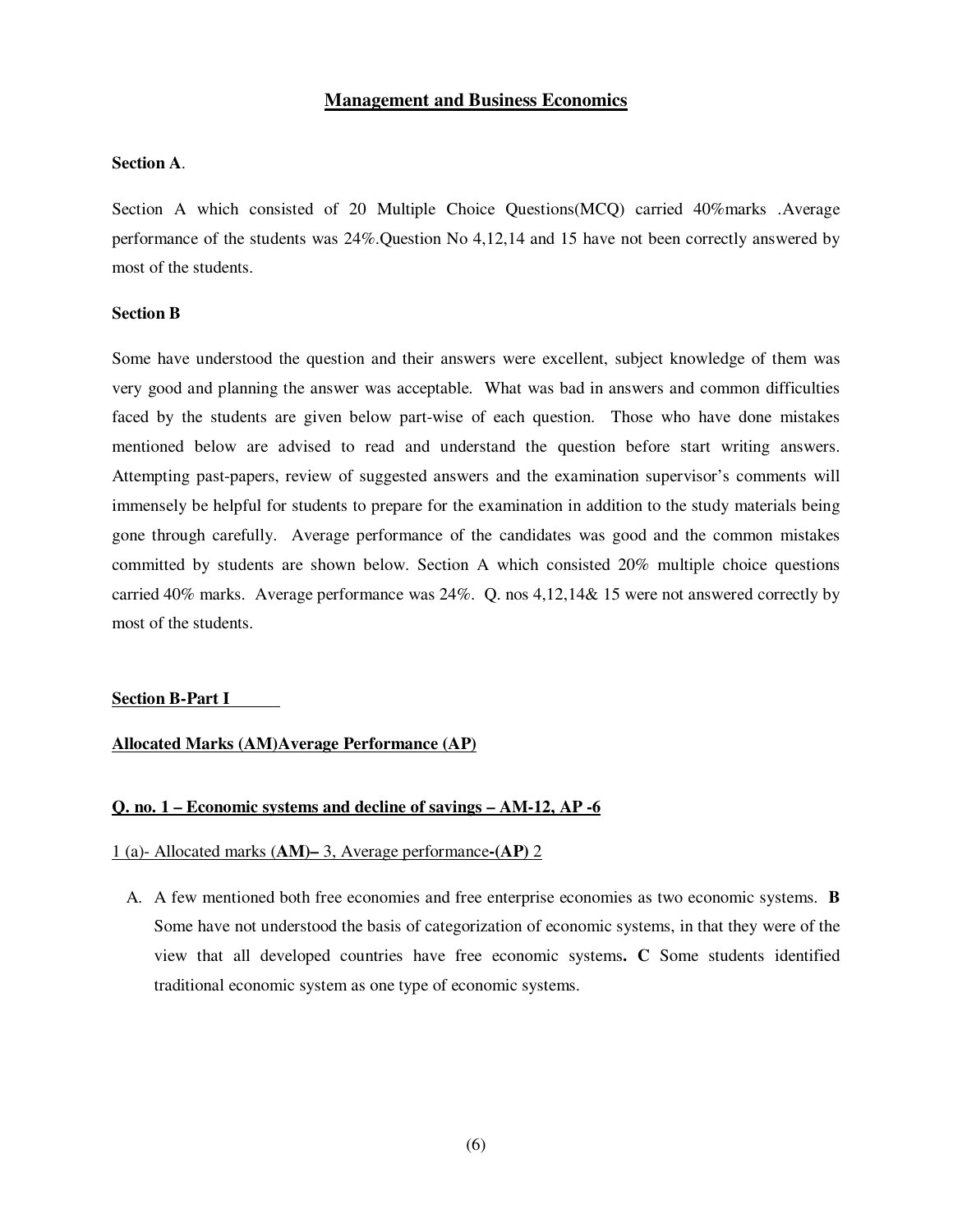### $1(b) - AM-3$ , AP-1

A. A few of the students mentioned that Sri Lanka has been a socialist country and now heading towards capitalist system. **B** Some mentioned possible advantages of capitalist system which is not expected by the examiner.

#### **1 (c) – AM-3, AP-½**

A. Most of the students were unable to point out that positive economics deals with statements of facts and Normative Economics deals with situations of "what ought to be". A few students have confused the two terms in explaining them**. B** Some students were of the wrong view regarding the two economics. Traditional ways of administration can be seen in Normative Economics while the other applies new methodologies according to them.

### **1 (d) – AM-3, AP-2**

- A. Some misunderstood the question and kept on writing the causes for reduction of savings.
- B. Some stated that high inflation will be a result of decline in savings. Nevertheless they have not elaborated as to how inflation rises.

### **Q. no. 2- Demand & Supply equations, Income effect & substation effect – AM 12, AP 7**

### **2 (a) (i) – AM-1, AP-1**

A. A few made calculation errors in arriving at equilibrium price or/and quantity. i.e. Some have ignored minus marks of the question. **B** Almost all the students arrived at the solution correctly.

#### **2 (a) (ii) – AM-1, AP-1**

A. Only a few made mistakes. The rest prepared the schedule correctly. Basic calculations and arithmetic were not correctly attended by the few.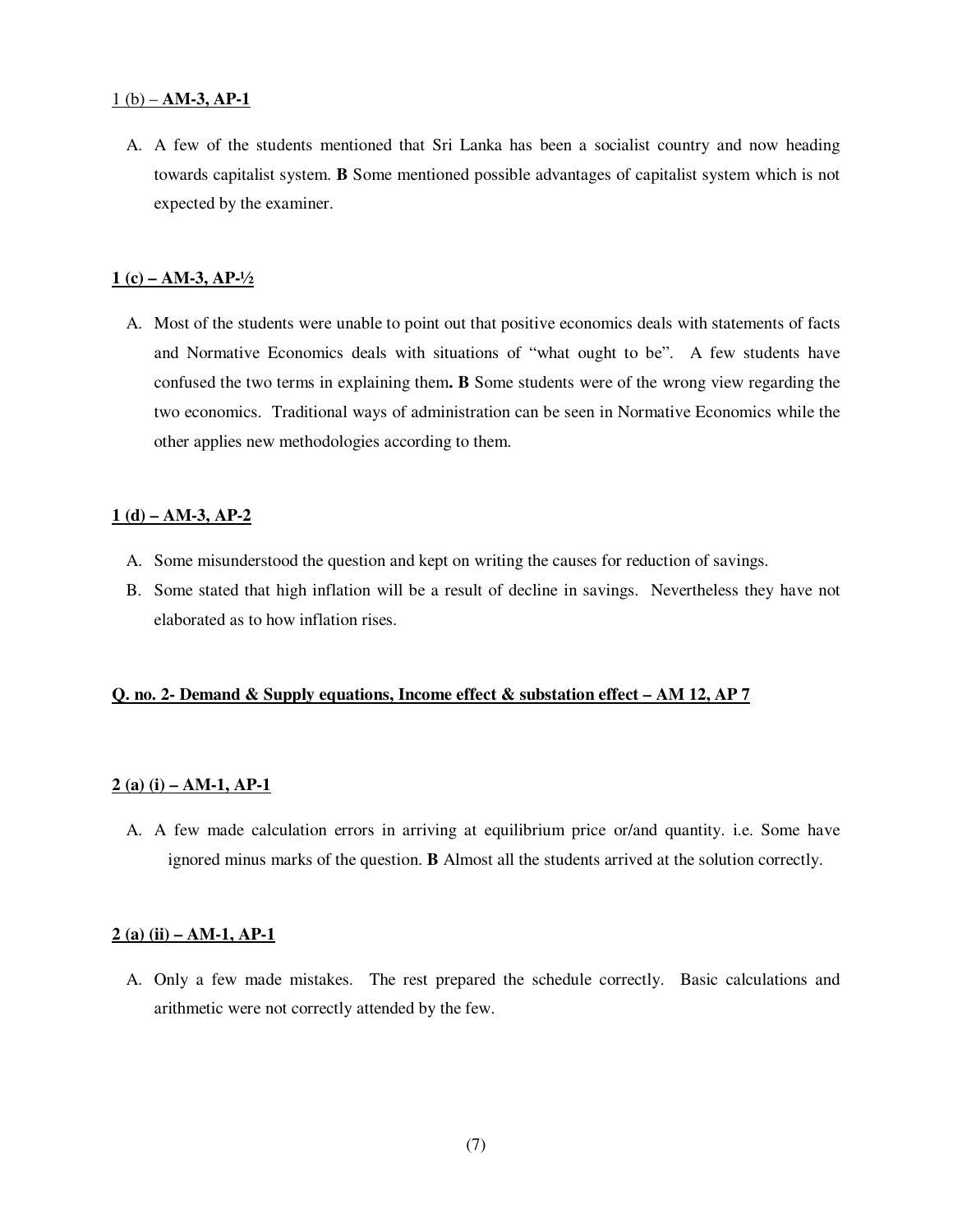#### **2 (a) (iii) – AM-2, AP-1**

A. Some have not drawn the curves on a graph paper. **B** Some of those who did draw the curves on a graph paper made certain mistakes. i.e. Starting point of the axes where quantity demanded and supplied were zero had not been arrived at by some correctly and accurately.

#### **2 (a) (iv) – AM-3, AP-1**

A. Some have not arrived at equilibrium price and quantity after subsidy was granted. B This calculation is a pre-requisite in order to arrive at consumer surplus and producer surplus. C Some have not adjusted effect or impact of the subsidy in arriving at producers surplus.

### **2 (b) – AM-3, AP-2**

- **A.** Some were of the view that change in nominal income results in income effect.
- B. Some students have not been specific regarding the price change whether it is a reduction or increase in explaining the income effect and substitution effect. Nevertheless a few had generated the answers accurately.

#### **2 (c) – AM-2, AP-1**

A. Some were of the wrong view that economic profit is arrived at after deducting both direct and indirect loss from the total revenue which earned no marks. **B** Some stated that accounting profit is derived by deducting only direct cost from the total revenue. **C** Most of the students stated that both accounting and opportunity cost are to be deducted in order to arrive at economic profit from total revenue.

#### **Q. no. 3- Monitory policies & GDP – AM-12, AP-8**

#### **3 (a)– AM-3, AP-2**

A. Some just mentioned that the Central bank is to manage the fluctuations of the rupee value both internally and externally**. B** Some were unable to mention at least what the external price that is to be managed by the Central Bank, i.e. "exchange rate"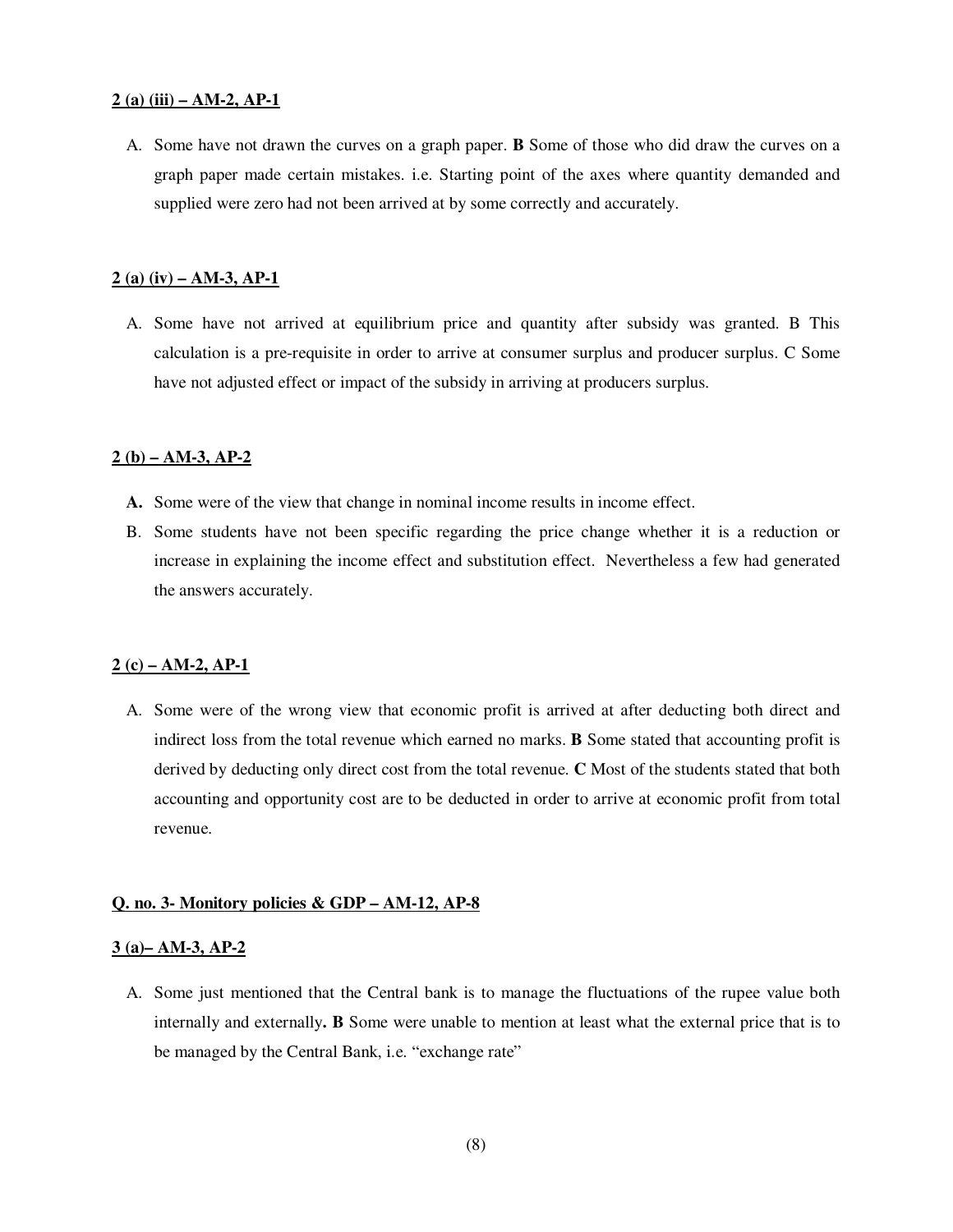#### **3 (b) – AM-2, AP-1**

A. Most of the students stated more than two monitory Policy Instruments. A few had mentioned incorrect answers like fiscal policies, taxation policies etc. B Some mentioned repurchase & reverse repurchase rates rather than "Policy Interest Rates". C Some indicated interest rates as one instrument instead of 'Policy Interest Rates".

### **3 (c) – AM-3, AP-2**

A. Some of the students explained operation of one policy instruments correctly **B**Some have not given adequate explanations. Eg. Statutory Reserve Requirement is an amount that is to be kept by Commercial Banks before giving loans according to some students. They have ignored the fact SSR is a percentage of deposits that Commercial banks are requested to keep as cash deposit with the Central Bank**. C** Some have not indicated the relative importance of a particular policy instruments. Eg. SSR was widely used in the past but not at present.

#### **3 (d) – AM-4, AP-3**

A. Some have just mentioned the formula "GDP mp =GDPfc + Net Indirect Taxes" to explain the two terms which earned only a few marks. **B** Examiner expected from the students as to how GDPs are calculated. Nevertheless some have not described the components or the way of calculation of each type of GDPs. i.e. GDP factor cost and GDP market price.

### **Q. No. 4- Inflation and GDP Deflator – AM-12, AP-8**

#### **4 (a) – AM-2, AP-2**

A. Some have not related the definition of inflation to a time period. **B** Some ignored the fact that inflation relates to "general price level". They just mentioned "Rise in price level**". C** A few mentioned inflation is rise in the value of money.

## **4 (b) – AM-1, AP-½**

A. Some have just mentioned "Consumer Price Index" rather than "Colombo Consumer Price Index". **B** A few mentioned "Laspier Price Index" which earned no marks. **C** A few indicated GDP rate. **D**  Some indicated "Colombo Consumer **New** Price Index". This earned marks.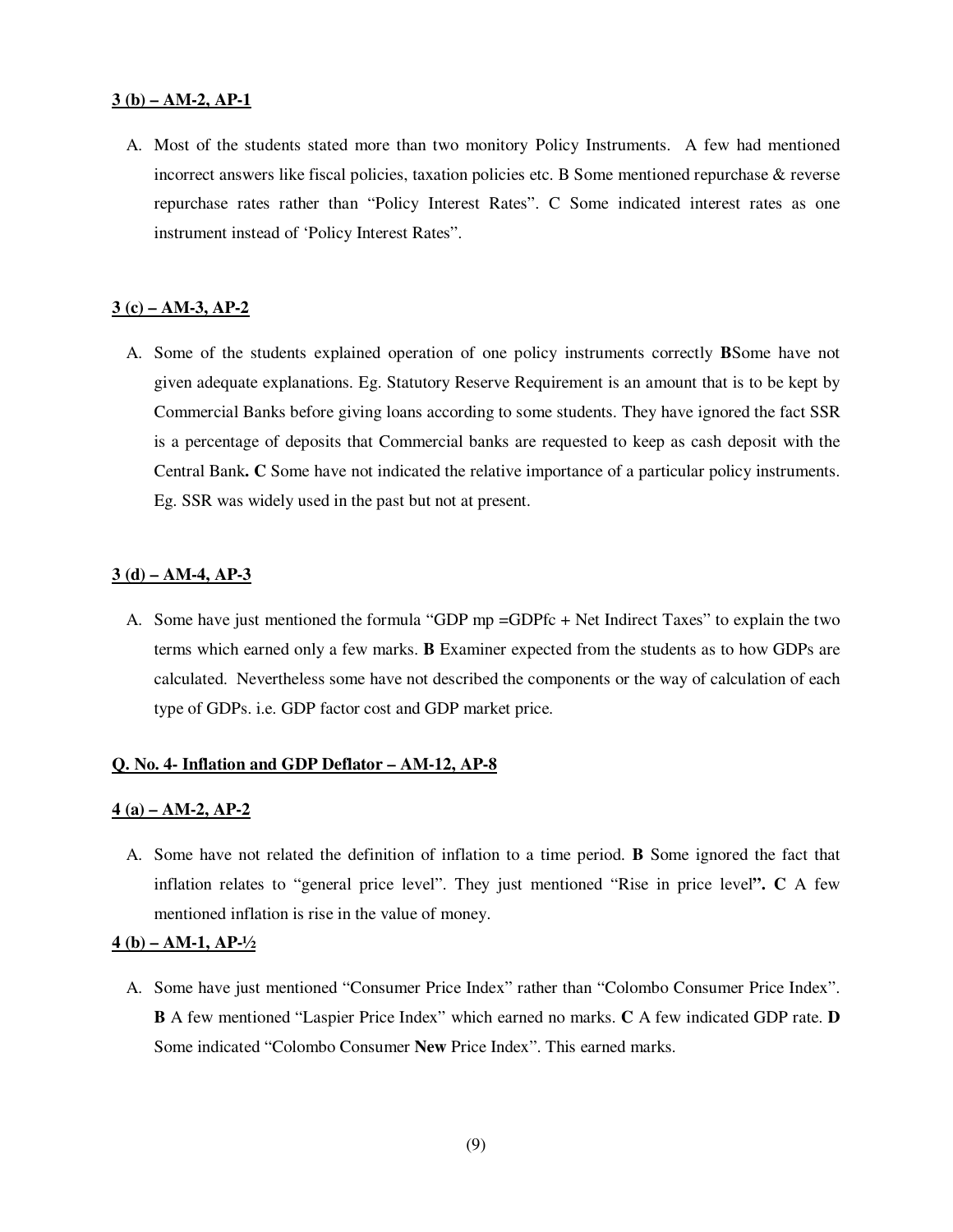## **4 (c) – AM-4, AP-3**

A. Demand pull inflation means rise in the general price level due to increase in demand according to some students. They should have stated aggregate demand outweighs the aggregate supply in a situation of demand pull inflation. **B** Some just mentioned that increase in cost results in rise in general prices under cost push inflation without cost being elaborated.

#### **4 (d) – AM-2, AP-1**

A. A few had not attempted this part of the question. **B** Some interpreted GDP deflator as a "fall of rate of GDP". C According to some students real GDP became numerator in the GDP deflator formula rather denominator.

### **4 (e) – AM-3, AP-1½**

A. Most of the students did not mention the reasons for the increase in the aggregate supply. i.e. improved weather conditions, improved productivity, enhanced technology, higher investments etc. **B** Some did not specify policy measures taken by the Central Bank to implement prudent liquidity management. They should have mentioned effective implementation of monitory policy measures.

#### **Q. No. 5- Balance of Payments AM-12, AP-7**

#### **5 (a) – AM-2, AP-1½**

A. Some were unable to define BOP properly, in that the record (BOP) was not related to a specified time period. **B S**ome were of the wrong view that BOP is a situation where no shortage or excess exists. **C** Some were inclined to the view that BOP is in relation to current account and capital account without the BOP definition being presented.

### **5 (b) – AM-2, AP-1½**

A. Some forgot to mention financial A/c as a component of the BOP. **B** Some students have given a list of words like imports, exports, foreign loans, inflation which earned no marks. C Some wrongly held the view that GDP, GNP and gross domestic expenditure are components of Balance of Payments.

### **5 (c) – AM-3, AP-1½**

A. Most of the students stated increase in imports as one reason for the situation and decrease in the exports as the other reason. They have ignored the fact that the situation under reference has arisen due to higher rate of increase of imports compared to that of exports. **B** Some attributed the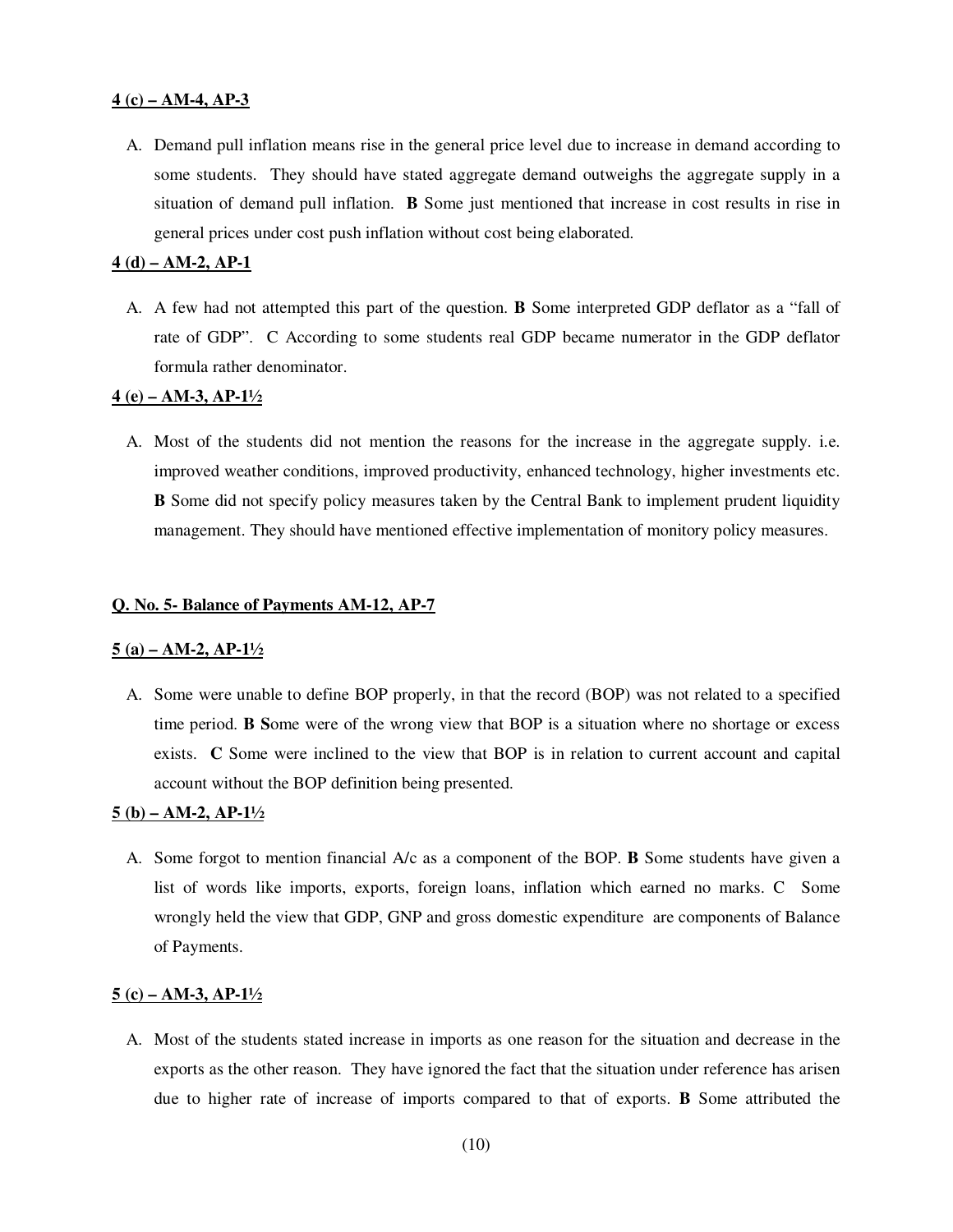situation to the prolonged ethnic conflict of the country without being elaborated as to how it related to the situation.

## **5 (d) – AM-2, AP-**1

A. Some have generalized the answer, in that they mentioned that one root cause was the outflow of foreign exchange without being specific which was not the expectation of the examiner. Eg: heavy demand for consumer items**. B** Some just mentioned that increase in tariff and excises duly caused the situation without being elaborated.

#### **5 (e) – AM-3, AP-1½**

A. Some did not mention the main remedial measures taken i.e. Devaluate the Sri Lankan rupee and thereafter allow to float. **B** Suspension of certain imports has been a remedial measure according to some students even though it was very rare occasions.

### **Section B Part II**

Only one question was to be answered by the students. Most of the students have chosen question no. 6. Below mentioned common mistakes were committed by the students.

#### **Q. no. 6- Management Process – AM-12, AP -6**

#### **6 (a) – AM-3, AP-1½**

A. Some have mentioned only planning, implementing and controlling of any task or project as "Management process". They ignored to mention the resources used and the fact that achieving the objectives/goals is a part and parcel of the management process.

## **6 (b) – AM-3, AP-1½**

A. Some just mentioned that the statement was valid and no elaboration. **B** Some stated that direction is there in the plan so that effective control can be exercised which earned only a few marks.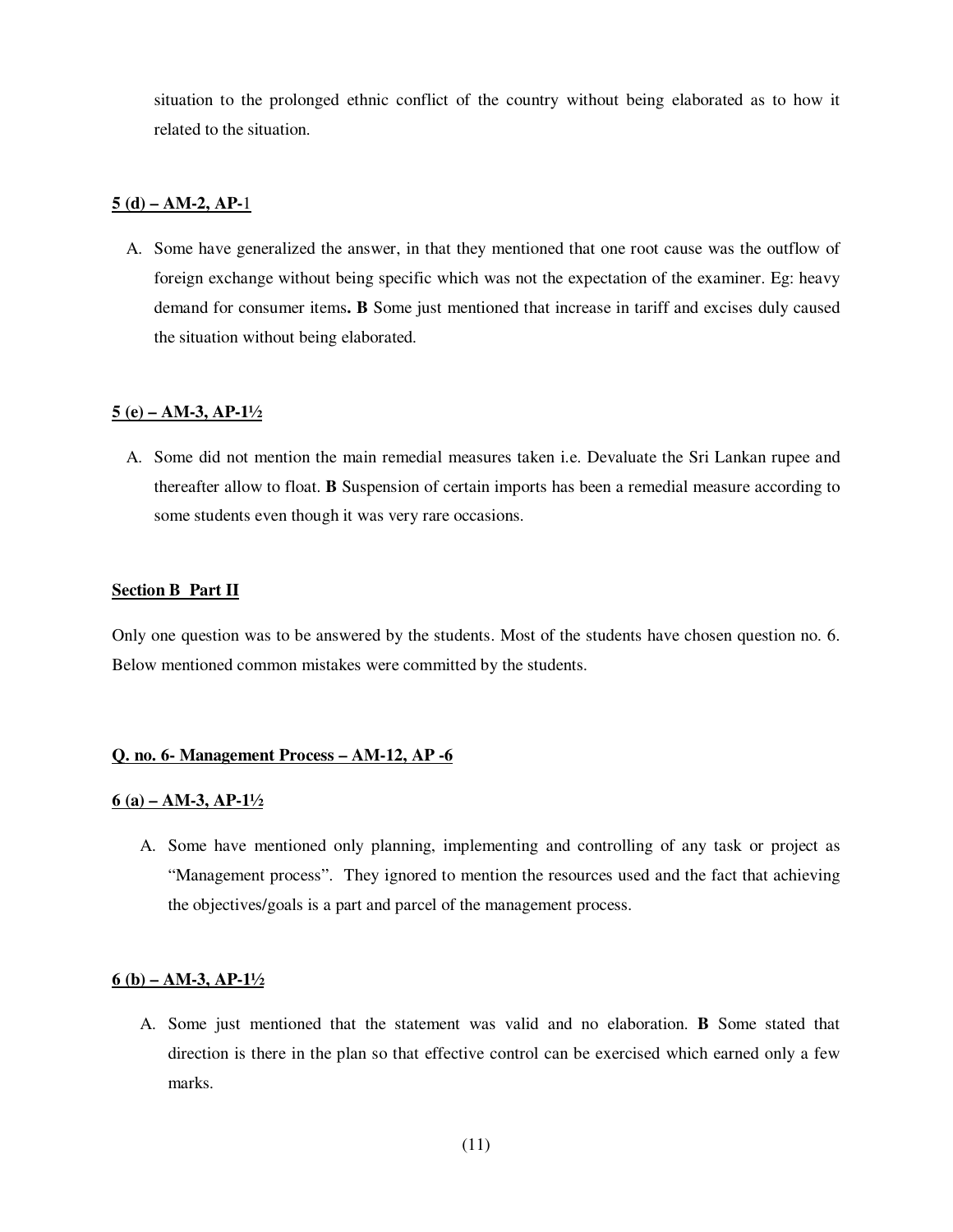#### **6 (c) – AM-2, AP-1**

A. Some came out with unnecessary details in their answers. i.e. prerequisites/conditions for successful delegation have been mentioned under this part of the questions by some students.

## **6 (d) – AM-4, AP-2**

A. Some have ignored important points like correctly identification of the right tasks to be delegated, correct identification the right person etc. **B** Some mentioned points like "authority, accountability, responsibility" etc. without being briefly elaborated in relation to the question.

### **Q. no. 7- Communication & Motivation –AM-12, AP-5**

### **7 (a) – AM-3, AP-1½**

A. A few managed to provide an acceptable definition of "the communication" i.e. process of sharing information, thoughts and feelings between people through speaking, writing or body language. **B** Most of the students stated that effective communication means receiving the message by the recipient as intended by the sender which earned only a few marks.

#### **7 (b) – AM-3, AP-1½**

A. A few has stated correctly that effective communication creates mutual understanding environment between the manager and employees**. B** Some repeatedly stated the effective communication is a must to perform the duties of the employees. They elaborated little as to why that is important.

#### **7 (c) – AM-3, AP-1**

A. Only a few mentioned the repercussions if esteem needs are not considered. Repercussions of bad/lesser performance of the employees. **B** Some have described in detail the esteem needs which earned only a few marks.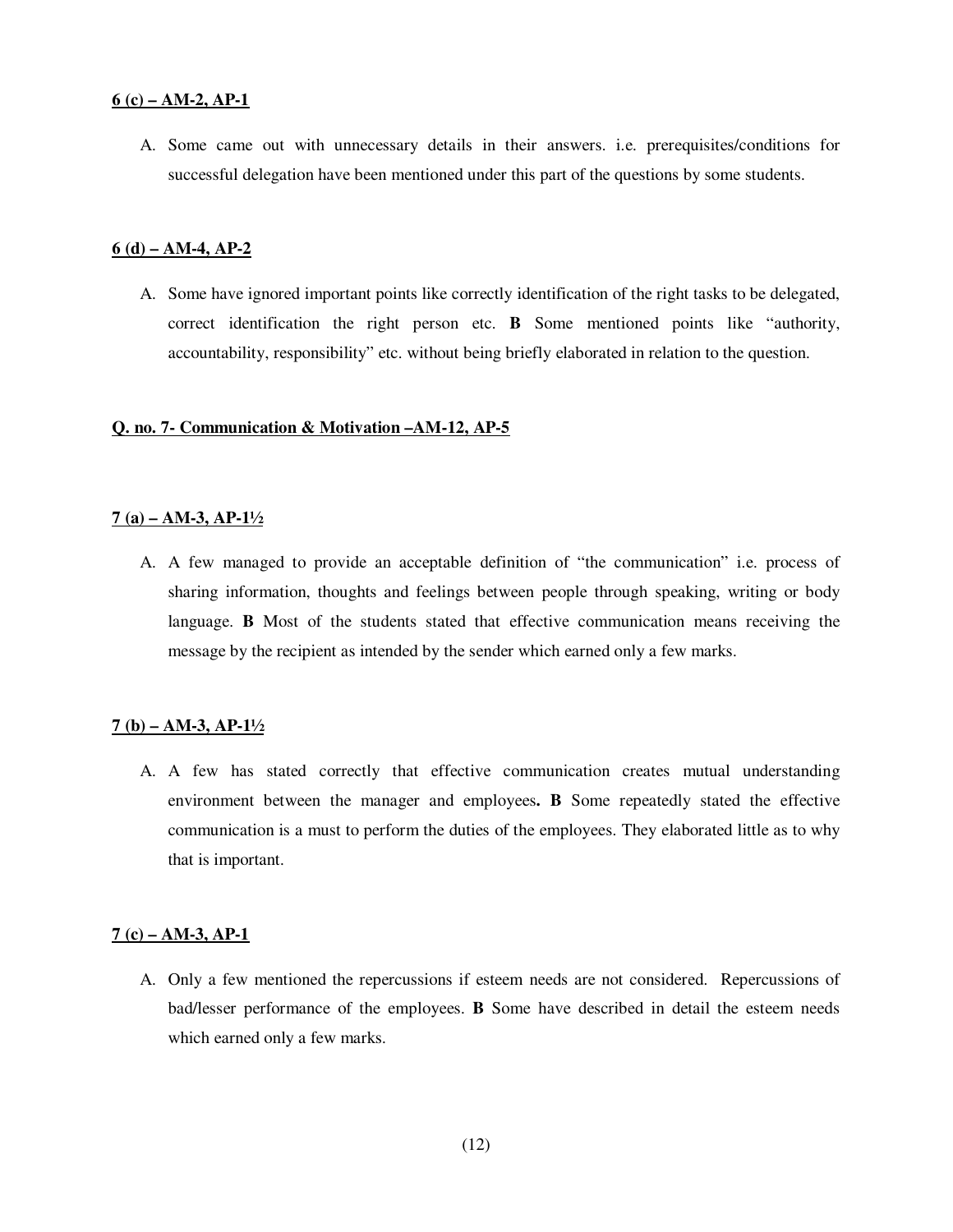## **7 (d) – AM-3, AP-1**

A. Most of the students have given more than two hygiene factors. **B** Some were unable to mention the fact that in the absence of provision of a fair amount of hygiene factors will lead to dissatisfaction.

#### **Question No 6**

This question consisted of four parts: a, b, c and d- Part (a) had been set to determine the candidates' ability to explain the "management process" and the main stages of the process (b) part tested the knowledge on planning and its bounded relationship to control function. (c) parttested the knowledge on delegation of power and (d) part tested the knowledge on pre-requisites for successful delegation of power. Except part (b) all other parts tested candidates' remembering ability. Candidates' performance level in general was not so satisfactory especially parts (b) and (d). On the average most candidates scored 4 out of 12marks. A very few scored marks over 8.

## Examiners' observed the following weaknesses

- 1. Instead of process of management most candidates had written functions of management.
- 2. Planning implementing and controlling activities had not been mentioned.
- 3. Any institution needs to achieve set goals/objectives. This involves use of human, financial and material resources. This fact had not been mentioned by most candidates.
- 4. The relationship between proper planning and effective control was well understood by most of the candidates, but they lack clear understanding to examine the functions vividly. Some had described control function only.
- 5. With regard to delegation of power most candidates failed to state that delegation is assignment of authority and responsibility by a manager to a subordinate and the person who delegated work will always remain accountable for the outcome of the delegated work.
- 6. Most candidates failed to state pre-requisites for successful delegation. Some stated one relevant point and repeated the same point in several other forms.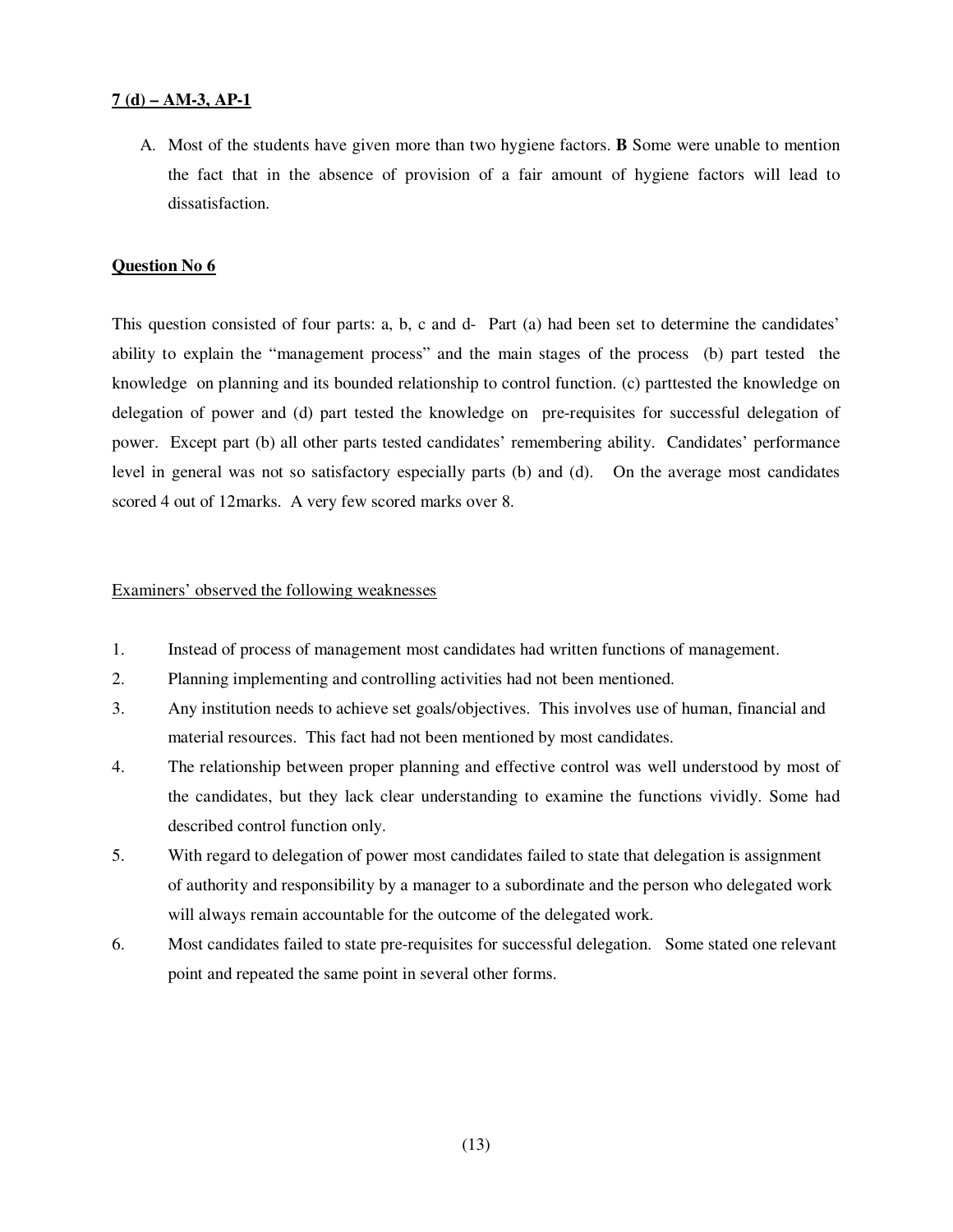Parts (a) and (b) of the question had been set to test the knowledge of candidates on effective communication and its significance for managers to perform their jobs effectively and efficiently. Parts (c) and (d) focused on motivation (c) was on esteem needs of human beings as a motivating factor and (d) was on maintenance factors. Whole question seemed to be easy compared to question No. 06. However most of the candidates did not attempt this question. Those who attempted got marks over 6 out of 12 marks. Examiners noted the following weaknesses in certain answer scripts.

Some candidates failed tomention :

- 1 The hygiene or maintenance factors.
- 2. Maintenance factors are not really motivating factors.
- 3. Effective communication creates mutual understanding between managers and employees.
- 4. Intention of effective communication is to transmit certain content and make them understand in the way it was intended. Most candidates did not understand this concept.
- 5. Effective communication gives a sense of direction to the workers. Many candidates mentioned that effective communication is needed but failed to explain its importance to management.

### **Suggestions to improve**

- 1. Write legibly and avoid writing unnecessary lengthy answers.
- 2. Improve writing skills and specially grammar.
- 3. Attempt past question papers paying special attention to balancing the time and allocated marks.
- 4. Read few standard text books on Management without limiting to student's guide.
- 5. Read and understand the question before writing.
- 6. Sketch the answer in a rough sheet before writing the answer in the booklet.
- 7. Avoid repeating question in the answer booklet.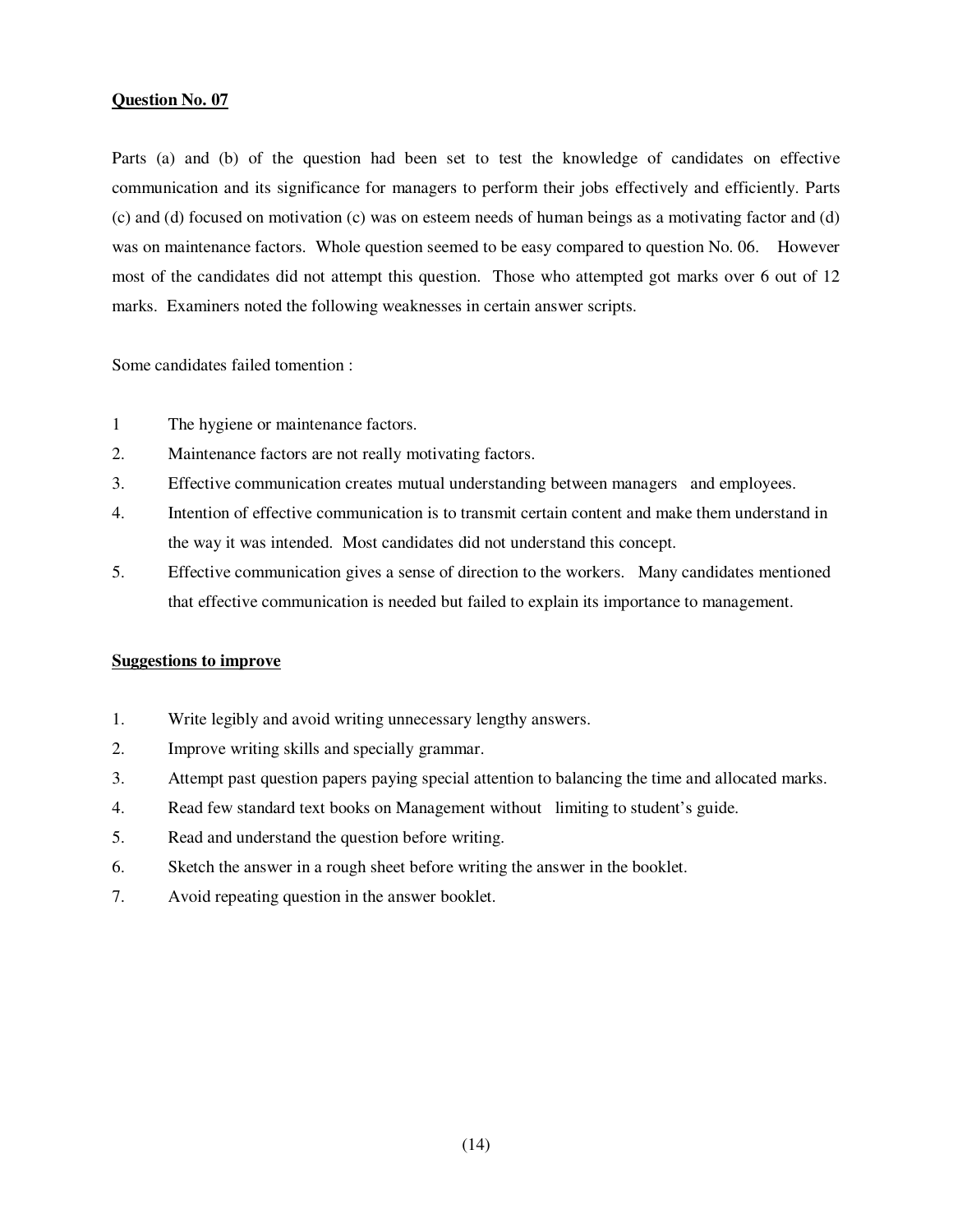# **Business English I**

## **General comments**

Business English I Examination paper is of the right standard but the proficiency level of candidates was inadequate to meet the challenge.

## **Question Nos. 01 to 20 (Vocabulary)**

These 20 multiple choice questions aim at testing candidates' knowledge of vocabulary pertaining to accounting, auditing, finance and business.

Majority of candidates failed to score full marks as wrong options were selected to fill in the blanks in the sentences given. It was noted that they could not understand the meanings of the sentences and the words given as options.

The following errors were frequently made using : confirm for comply

 extended for extreme rangers for mergers

Candidates' performance was not satisfactory.

### **Question Nos. 21 to 35 (Grammar)**

These 15 questions aimed at assessing the candidates' knowledge of grammar.

Here again candidates displayed an inadequate knowledge of grammar-verb forms tenses etc.

Performance was not satisfactory. Only a very few candidates scored more than 10 out of 15 for this section.

Candidates have not mastered the use of 'be' verbs (is, are etc.) and the tenses.